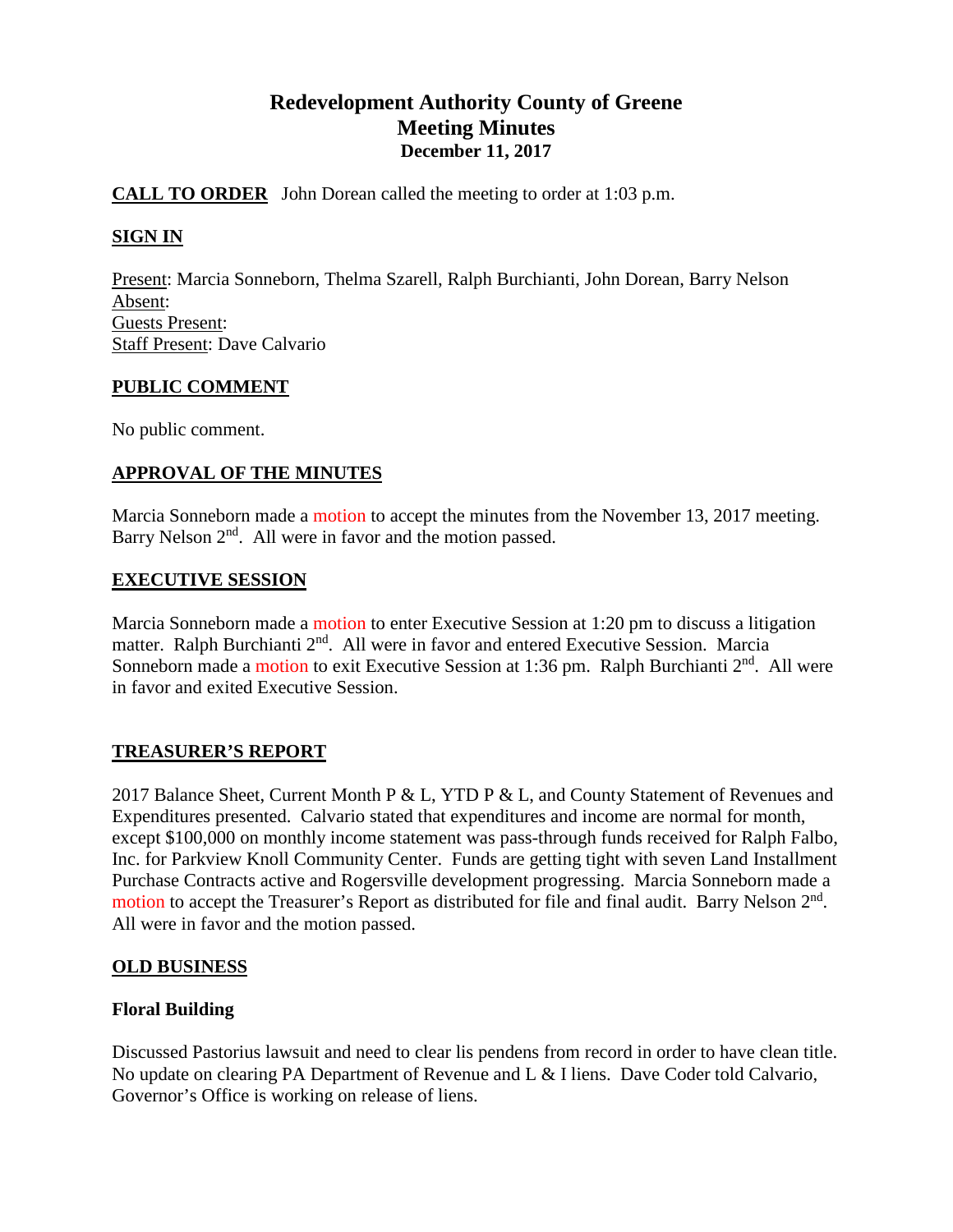## **Delancy Heights, 126 Fairview Avenue, Jefferson**

Steve Salisbury will begin working on 126 Fairview in January. GCCTC will have 6-7 students working with Steve during spring semester (2-3 students in AM, 3-4 students in PM). Students will be paid up to 90 hours through Blueprints. Budget distributed.

## **Nazer St. Remediation and Stabilization Update**

Greene County Habitat for Humanity has not started construction on home.

## **Old Rogersville School Development**

Calvario gave update on project. Third progress payment of \$45,364.50 made to Hughes Corporation. Discussed installing two manholes. Calvario will discuss need for manholes with engineer, Township Supervisors, and Sewer Authority. If no manholes, an entity must take ownership of the sewer lines. Kitchen appliances purchased for both units for \$3,172.20. Reviewed budget. Consensus of the Board was to upgrade countertops to granite, upgrade flooring in unit one to engineered hardwood on first floor, and upgrade dining room and kitchen flooring in unit two to engineered hardwood. Calvario reported we are responsible for opening trench and installing conduit for cable TV and phone lines. Discussed holding open house when completed.

#### **Discussions with Morris, Perry, and Richhill Township Supervisors**

-Wind Ridge, Chambers property. RDA appointed Conservator. Will assess septic system on December 14 with Tim Neil. -Nineveh, Kita property. No update. -Mt. Morris, Dotson property. No update.

## **Current Projects**

Calvario reported that Steve Salisbury is working on 117 Duquesne St., Greensboro. Will be finished in early January. Jeff Widdup from First Federal Savings and Loan saw house recently since they donated home to RDA.

#### **Parkview Knoll, Carmichaels**

Calvario reported payment of \$100,000 was made to Ralph Falbo, Inc. for Parkview Knoll Community Center.

#### **133 Bowlby St., Waynesburg**

Property donated to RDA. Home Remodeling by Riggs is working on home. Should be complete by end of January.

#### **Pitt Gas Properties, Clarksville**

Patsy Bell has two properties in Pitt Gas she would like to relinquish to RDA (duplex and single-family home). Title searches revealed liens on both properties. Enlisted help of Pan Snyder's office to locate lien holders.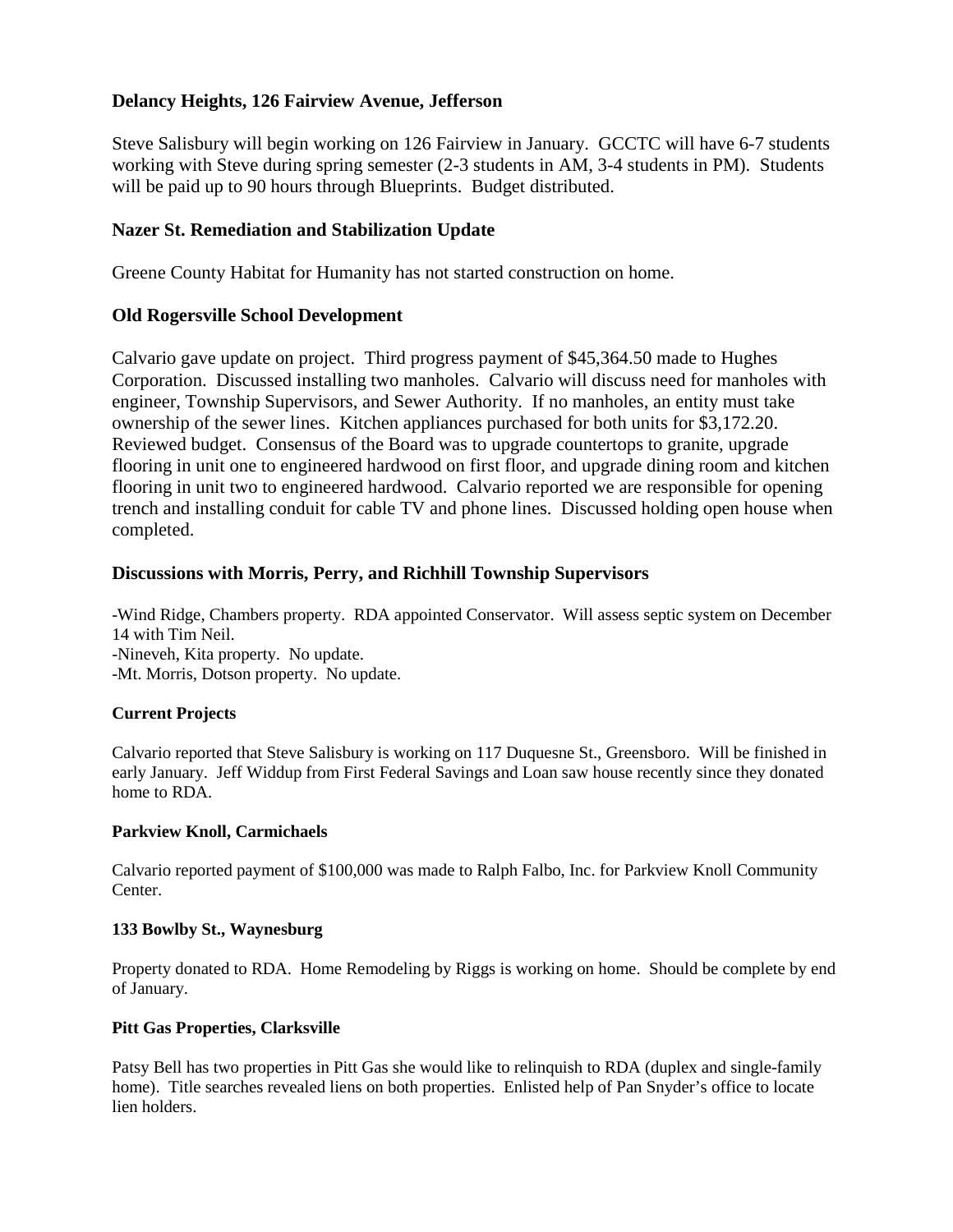## **Proposals from Realtors**

Tabled discussion on proposals from realtors to sell RDA properties.

## **Benedum Foundation Grant**

Summary of Benedum Foundation grant to address blight in Pitt Gas, Chartiers Hill, Teagarden Homes (GI Town) distributed. Chris Gulotta, consultant with PA Housing Alliance, working with RDA on three action areas identified in grant.

## **NEW BUSINESS**

- 1. Reviewed homeowner applications and sale of homes:
	- a. Thelma Szarell made a motion that the selling price of 126 Fairview, Avenue Jefferson will not exceed \$115,000 and will include the sale of both lots with property. Barry Nelson 2<sup>nd</sup>. All were in favor and the motion passed.
	- b. Marcia Sonneborn made a motion to initiate a 2-year Land Installment Purchase Contract for 333 Steele Hill Road, Mt. Morris for \$125,000 with Kevin Baker and Desiree Yoss, \$5,000 down payment, and \$800 per month payment which includes escrow for taxes and insurance. Barry Nelson 2nd. All were in favor and the motion passed.
	- c. Ralph Burchianti made a motion to sell 117 Duquesne Street, Greensboro for \$70,000, \$3,500 down payment, and \$700 per month payment which includes escrow for taxes and insurance. Barry Nelson  $2<sup>nd</sup>$ . All were in favor and the motion passed. Calvario reported that he met with Charles and Jodie Marietta regarding home and are interested. Calvario will communicate price to them.
- 2. Ralph Burchianti made a motion to accept the donation of 323 Third Street, Mather from John and Kathy McNay pending free and clear title.
- 3. After discussion, Barry Nelson made a motion to pay \$19,000 for 38 A Street, Clarksville (Teagarden Homes). Thelma Szarell  $2<sup>nd</sup>$ . All were in favor and the motion passed. Morgan Township will demolish and haul debris away.
- 4. Development of Homeowners' Association for Rogersville Development tabled.
- 5. Reviewed letter from Police Chief Michael Natale regarding blighted home in Brave (Wayne Township). Calvario instructed to ask Supervisors what they are willing to do and want from us. Township must take ownership of property.
- 6. Keystone Posting expressed interest in renting space at Bailey's Crossroads for billboard. Barry Nelson will follow up with company.

## **DIRECTOR'S REPORT**

- 1. No date set for 2017 Judicial Sale. Continue to look for houses.
- 2. Calvario reported he was asked to join Threshold Housing Development Board of Directors. He agreed, but will abstain from any matter where a conflict of interest might be present.
- 3. During Greene County Housing Team meeting on November 30, Karen Bennett stated that Waynesburg House (apartments below Post Office) are in poor condition and the owner is not making necessary repairs. Housing Team suggested RDA take this on as a project. Calvario did not think a good idea.